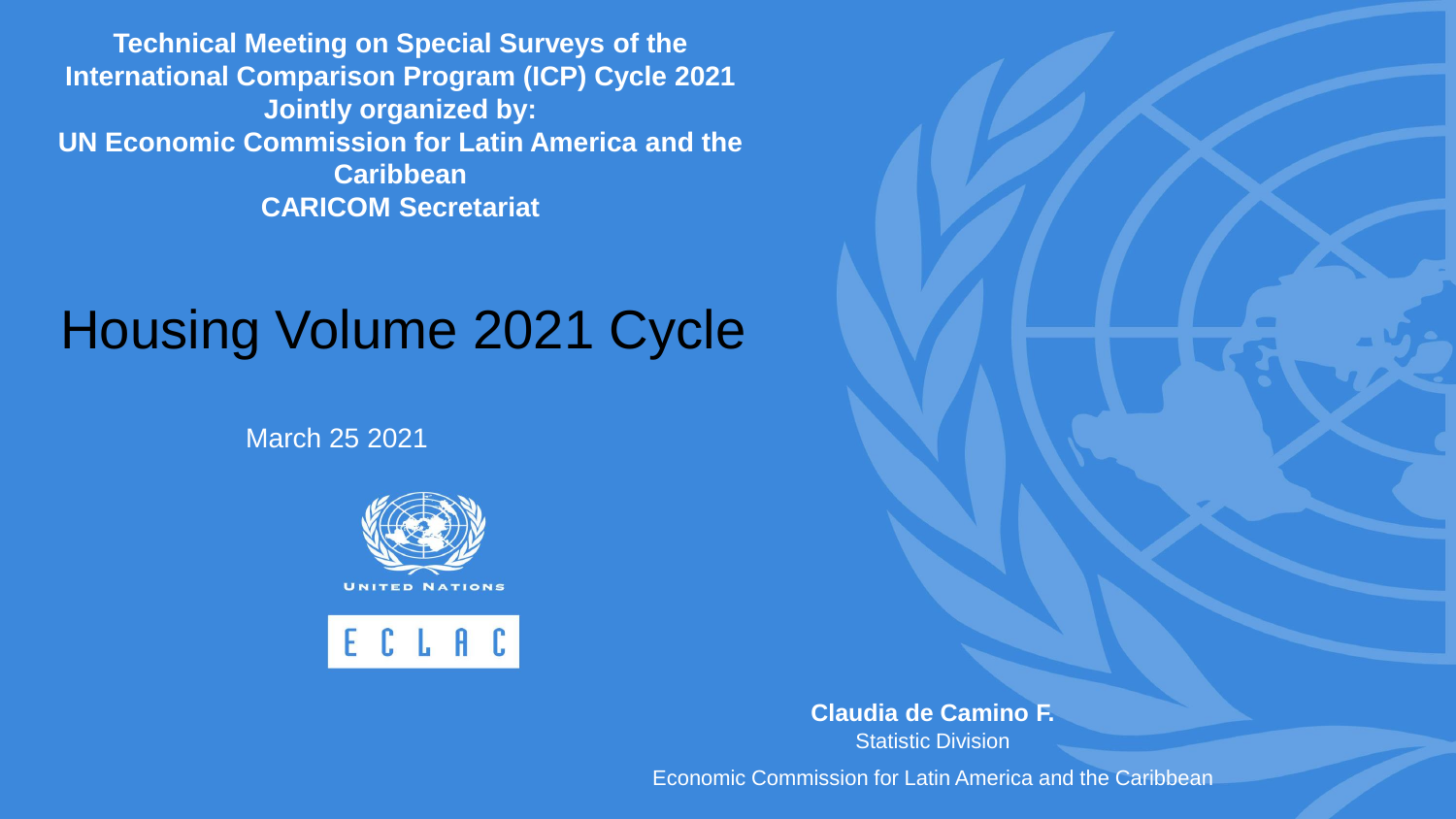#### Housing volume: why is it important?

| <b>ICP Code</b> | <b>Heading</b>                                   |
|-----------------|--------------------------------------------------|
| 1000000         | <b>GROSS DOMESTIC PRODUCT</b>                    |
| 1100000         | INDIVIDUAL CONSUMPTION EXPENDITURE BY HOUSEHOLDS |
|                 |                                                  |





ECLAC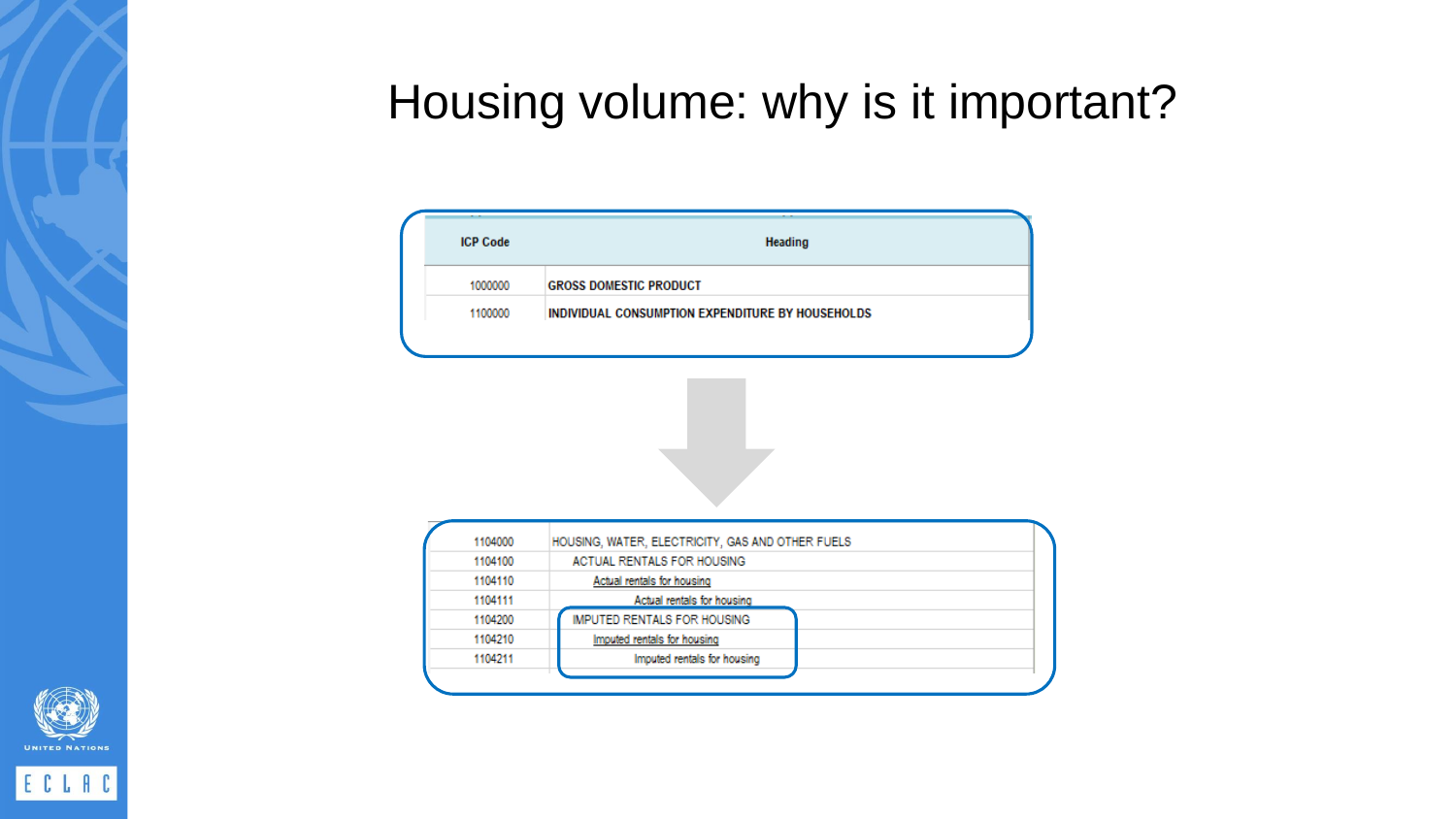#### Estimation methods





ECLAC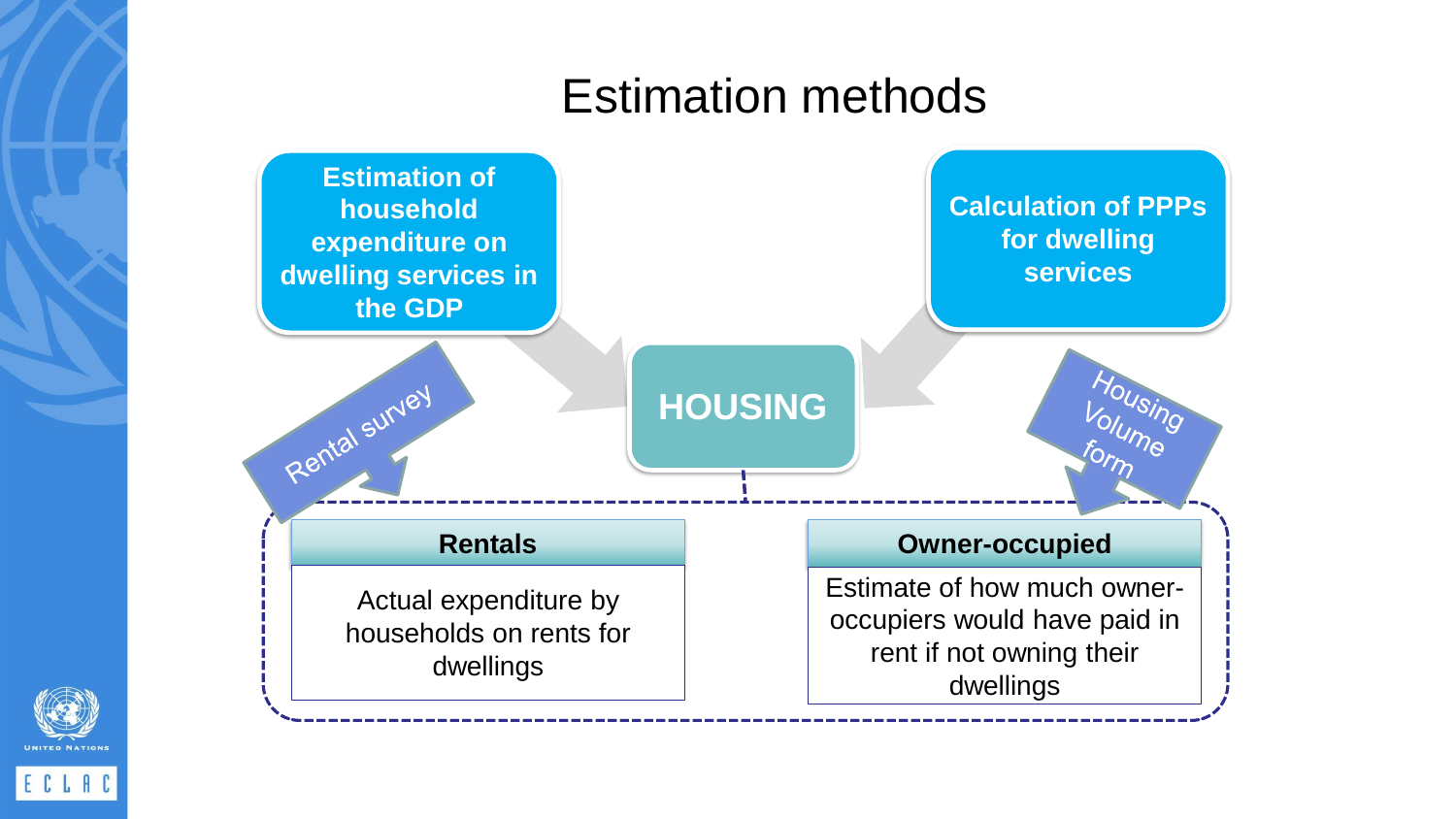## ICP approach for housing household expenditure and PPPs

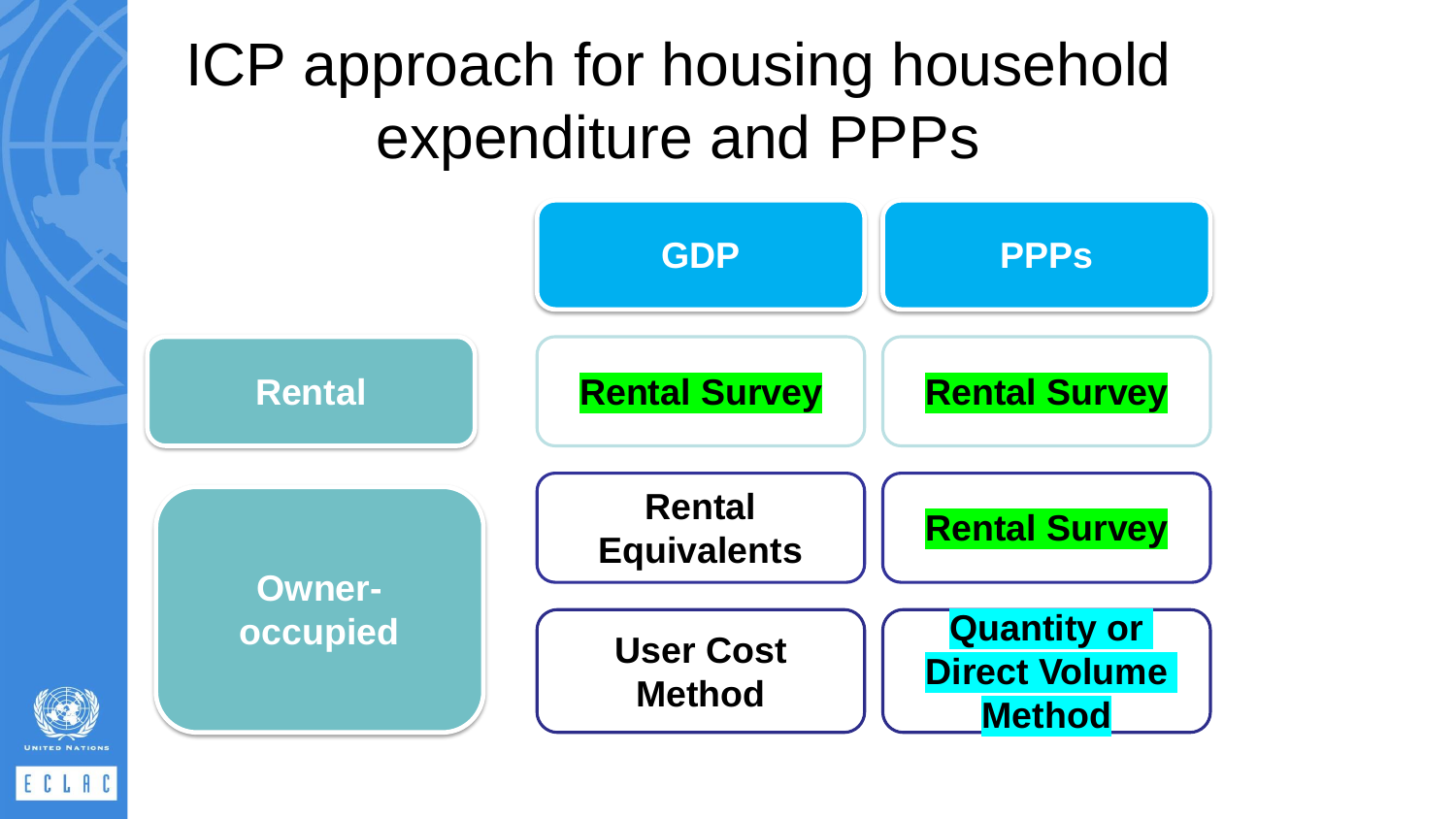#### Data requirement for housing volume

| <b>Method</b>                   | <b>Quantity Method</b>                                                                                                                                                                                                                                              |
|---------------------------------|---------------------------------------------------------------------------------------------------------------------------------------------------------------------------------------------------------------------------------------------------------------------|
| <b>Survey Form</b>              | <b>Housing Volume form</b>                                                                                                                                                                                                                                          |
| Global<br><b>Specifications</b> | Number of dwelling units<br>$\blacksquare$<br>Number of rooms<br>Number of occupants<br>п<br><b>Quality Information</b><br>$\blacksquare$<br>including electricity, inside<br>water, private toilet, etc.<br>• Percent of dwelling units<br>(rented/owner-occupied) |
| Data to be<br>provided          | Quantity info according to<br>$\blacksquare$<br>dwelling type, construction<br>type and location                                                                                                                                                                    |

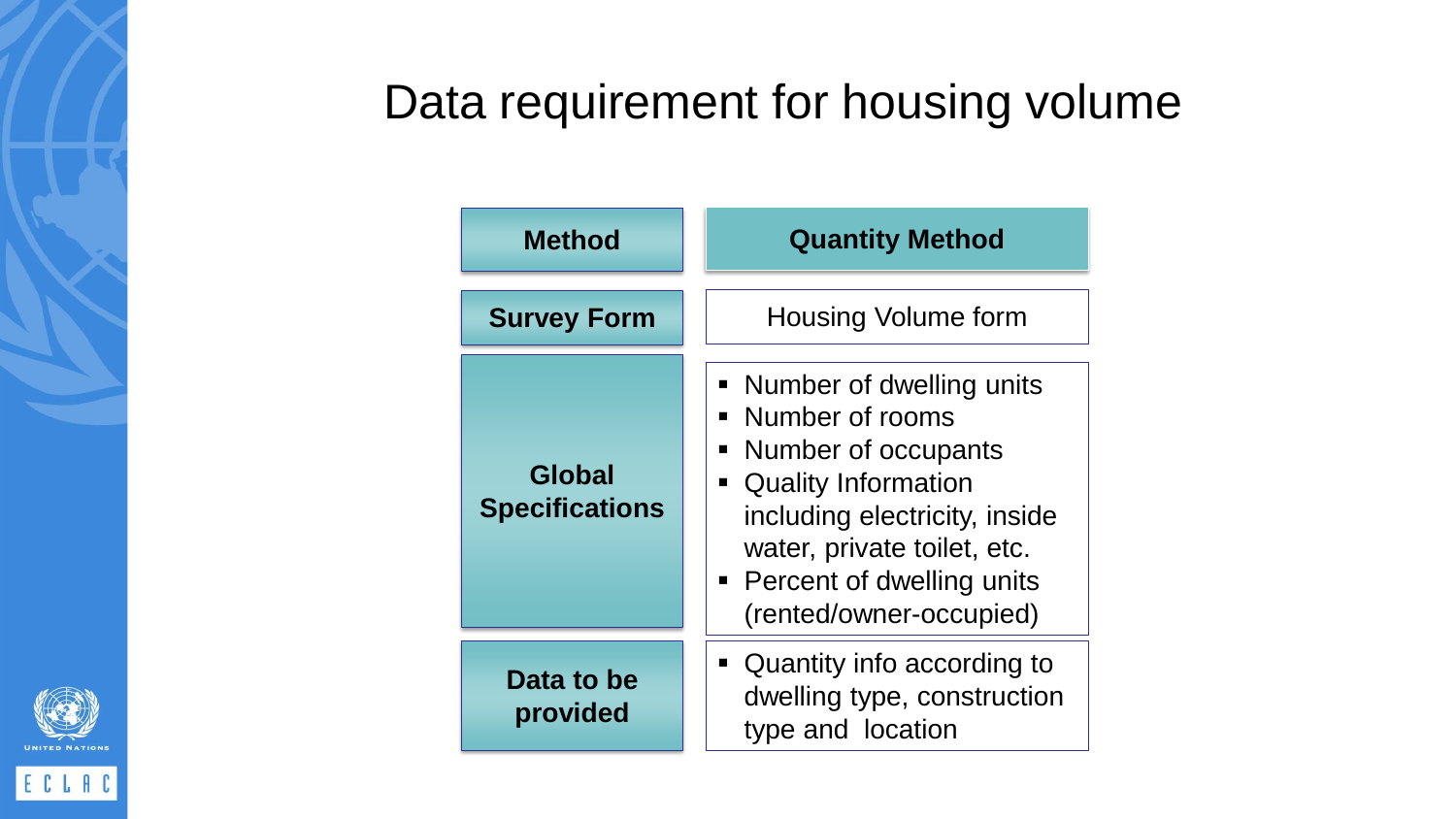#### Key definitions (1/4)

- **Reference year.** Data for the reference year that ICP is conducted for the best estimate possible for the reference year.
- **EXT Durable construction.** The outer walls, roofs, and floors are made of durable materials. The outer walls are usually made of durable materials such as concrete, ceramic brick, cement blocks, plywood or wooden planking. The roofs are usually covered in tiles, wooden shingles or galvanized metal sheeting. The floors are usually made of materials such as concrete, cement, brick, and tiles.
- **Houses and apartments.** Houses include single-detached, semi-detached, attached, terraced and town houses. Apartments are sub-divisions of dwelling units and most times, the occupants are collectively responsible for the upkeep of the exterior of the building.
- **EXELESS-durable construction.** The outer walls, floors and roofs are made of less-durable materials. The walls are usually made of less durable materials such as dried clay, sun dried bricks, bamboo or latticework. The roofs are usually made from reeds, straw or palm fronds. The floors are usually made of materials such as earth/sand and mud/dung.

ECLAC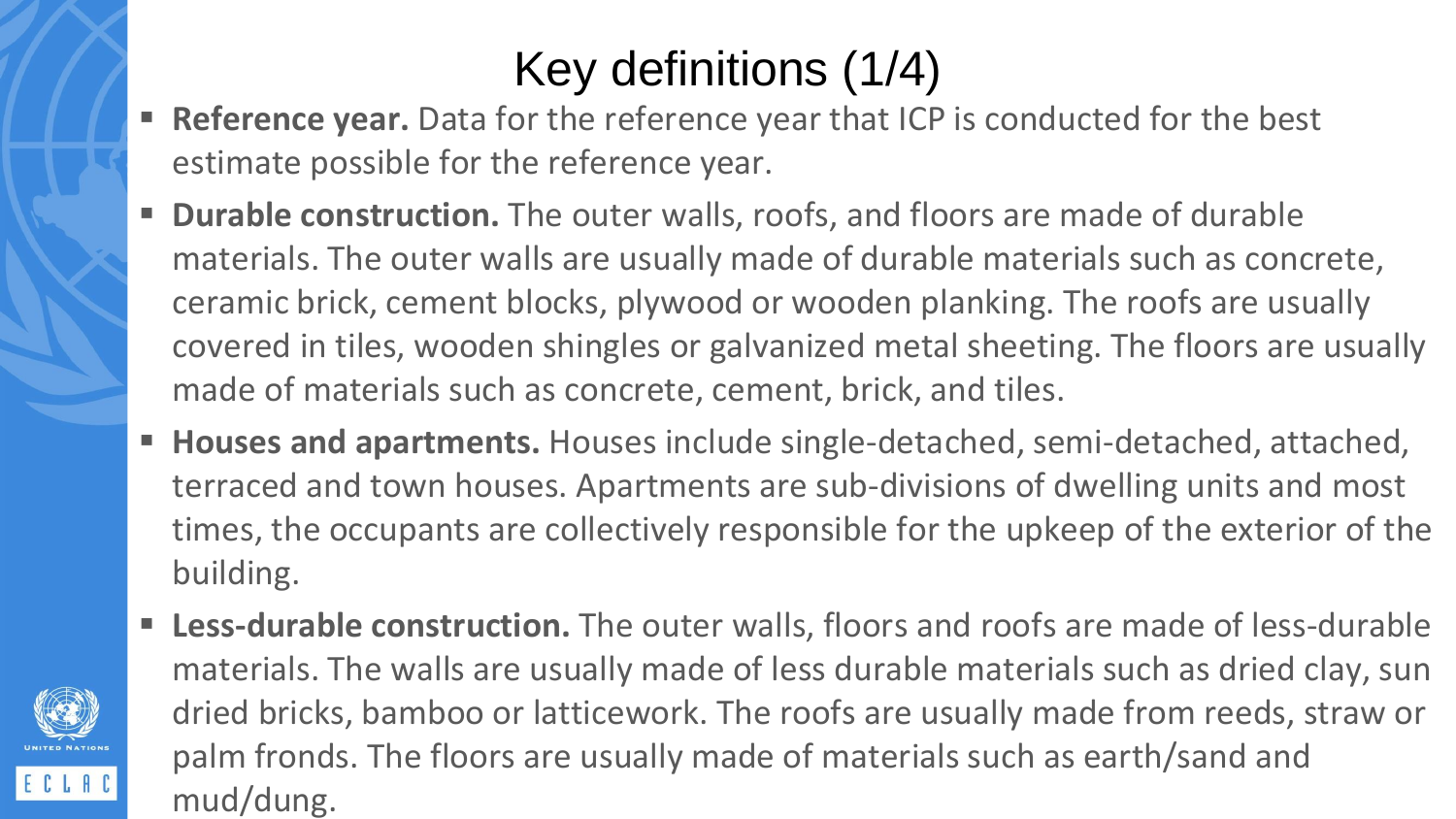#### Key definitions (2/4)

- **Informal dwellings**. Also known as informal housing, informal settlements or 'implantations sauvages'. They are i) residential areas where a group of housing units h been constructed on land to which the occupants have no legal claim, or which they occupy illegally; or ii) unplanned settlements in areas where housing is not in compliane with current planning and building regulations (unauthorized housing).
- **Urban and rural**. There is no standard international definition of "urban" and "rural". Countries are advised to use their own definitions for "urban" and "rural".
- **Rooms.** Include bed rooms, sitting rooms, dining rooms, study rooms, play rooms and kitchens that also serve as dining rooms but exclude halls, utility rooms, shower rooms, bathrooms, toilets and kitchens that are only used for cooking. It can be further defined as the space in a housing unit enclosed by walls reaching from the floor to the ceiling or roof.

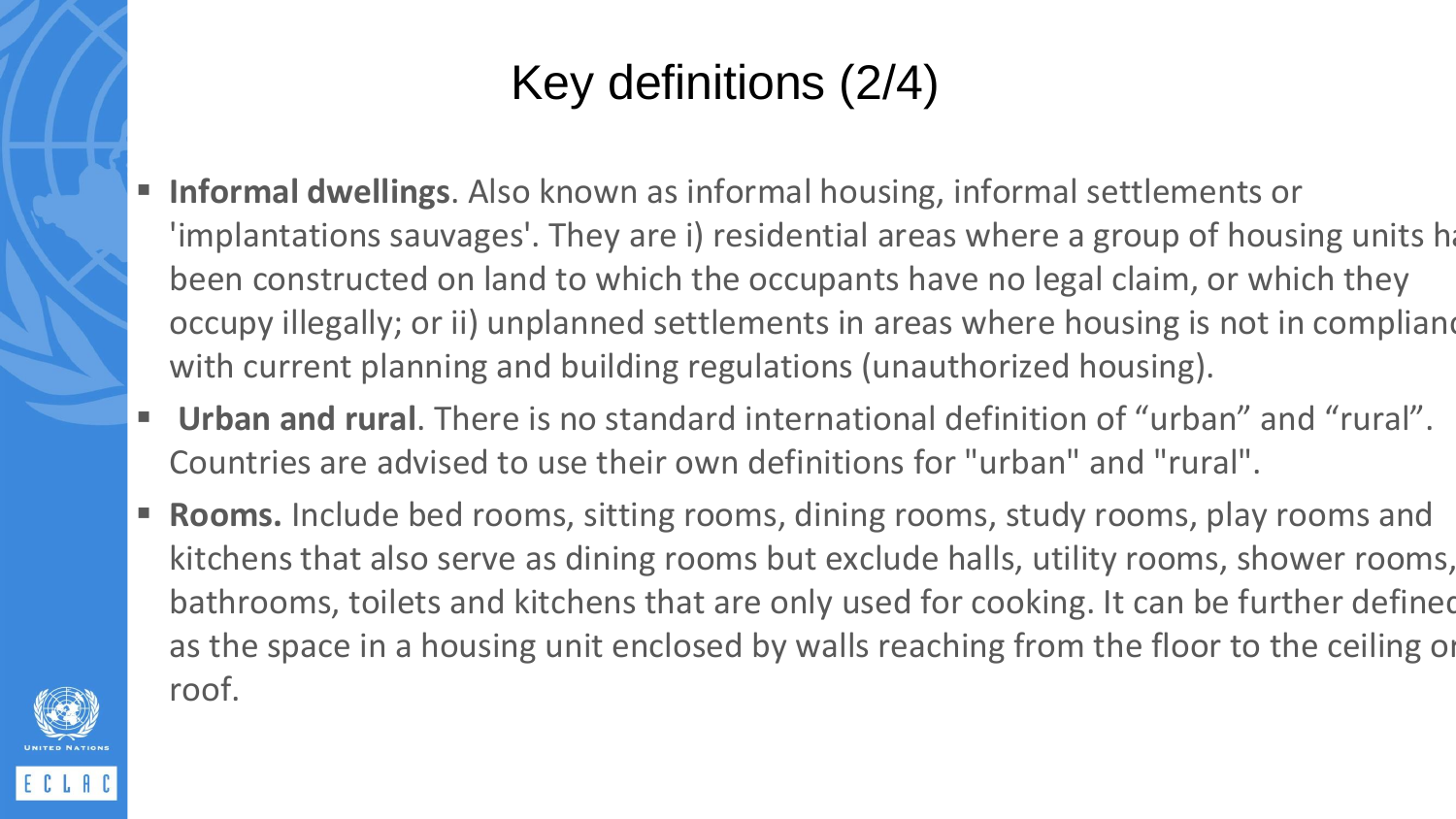#### Key definitions (3/4)

**Usable space.** Refers to the floor area of living rooms, kitchens, utility rooms, shower rooms, bathrooms, toilets and halls, minus the wall thickness and door and window recesses. Stairs, open balconies and terraces are not included. In the case of attics and cellars, only the habitable area should be included. Information on usable surface area of dwellings is requested to be provided in square meters.

- Number of occupants. The national total number of occupants in all dwellings should be close to the total population.
- **Electricity.** Usually generated by power stations, which use various fuel sources. Or can be generated by the household itself from a diesel or gasoline generator, solar panels or wind power.

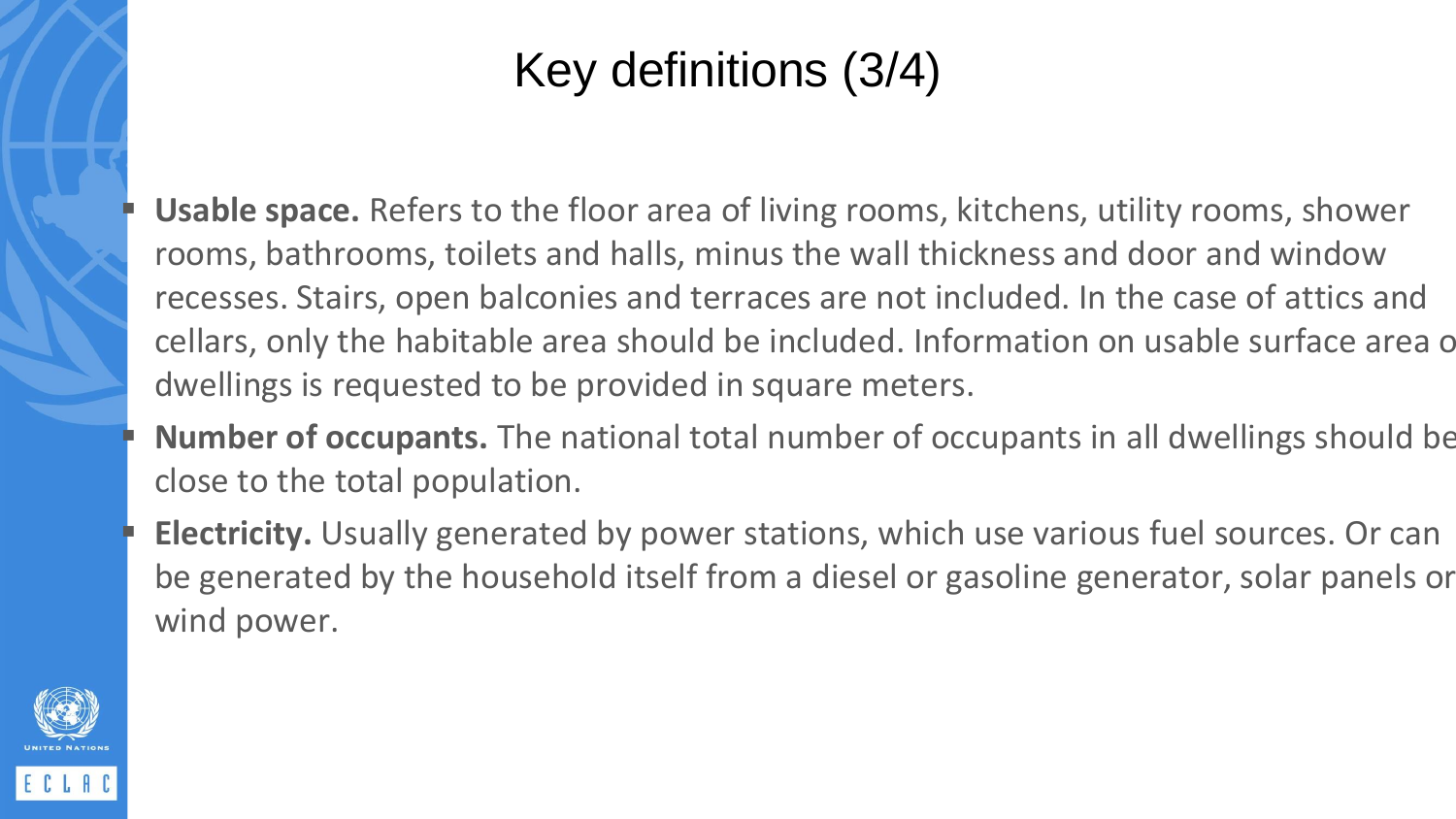#### Key definitions (4/4)

- **Inside water.** Refers to having water supply that is piped into the dwelling itself or piped from an underground spring or well that is for the exclusive use of the household.
- **Private toilets.** For the exclusive use by the occupants of the dwelling unit and have running water. The toilet may be inside the dwelling or in a separate structure.
- **Central heating.** Provided either from a community heating center or from an installation built in the building or in the housing unit, established for heating purposes, without regard to the source of energy.
- Air conditioning. It is supplied by a central air conditioning system or by an installation built into the building or dwelling, established for cooling purposes, regardless of the energy source.

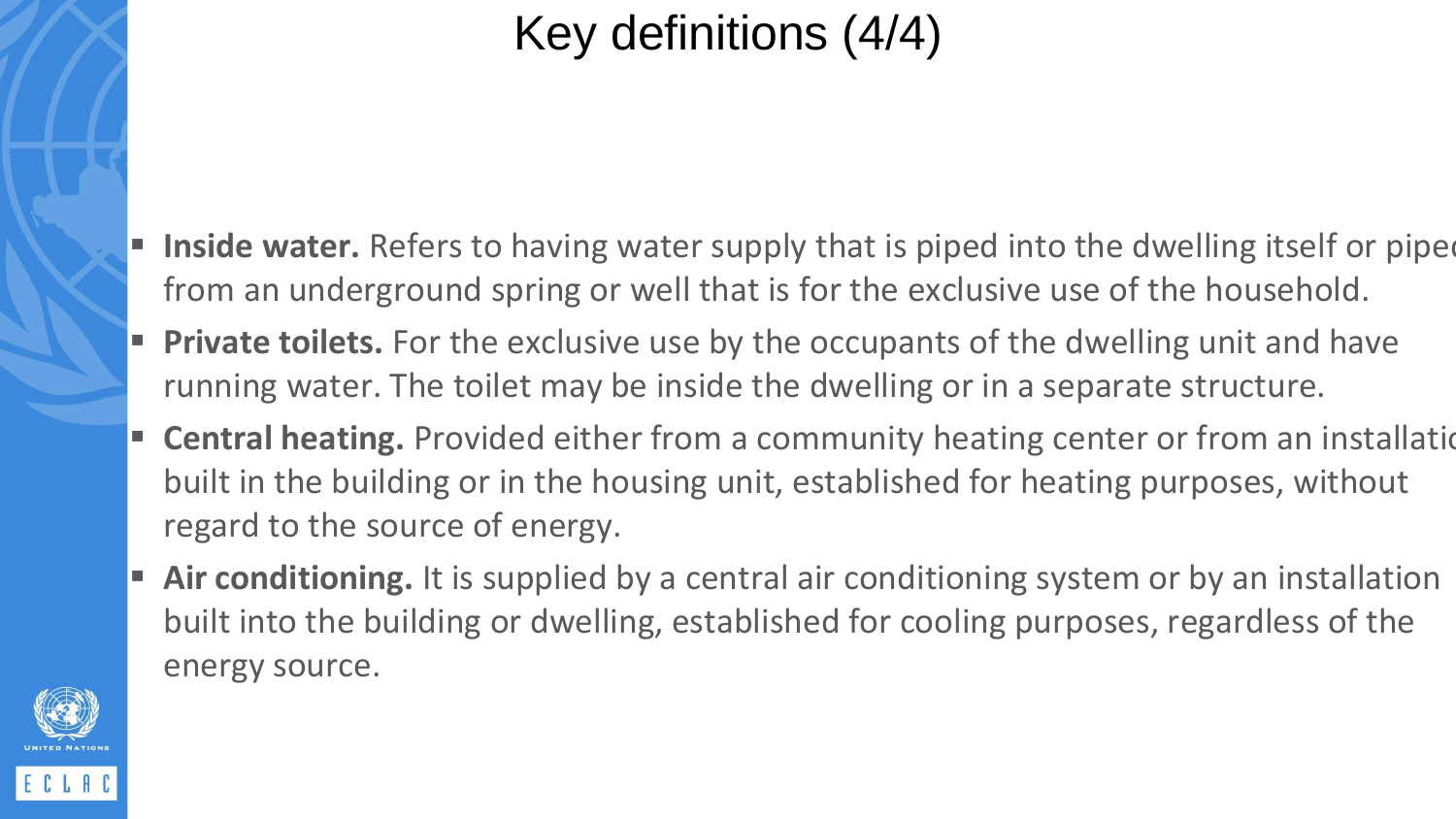#### Data sources

- The information may come from the national Census and/ or Household Surveys.
- In case the Census definitions are not equal to the required classification, explanations detailing the differences are needed.
- Projections based on census sampling frame or National Accounts estimations:
	- National coverage
	- Participation rate used for urban/rural dwellings
	- Assumptions for estimating informal dwellings
	- Same reference year for all estimated figures
	- Consistency among data sources (Census-Household Surveys- NA)

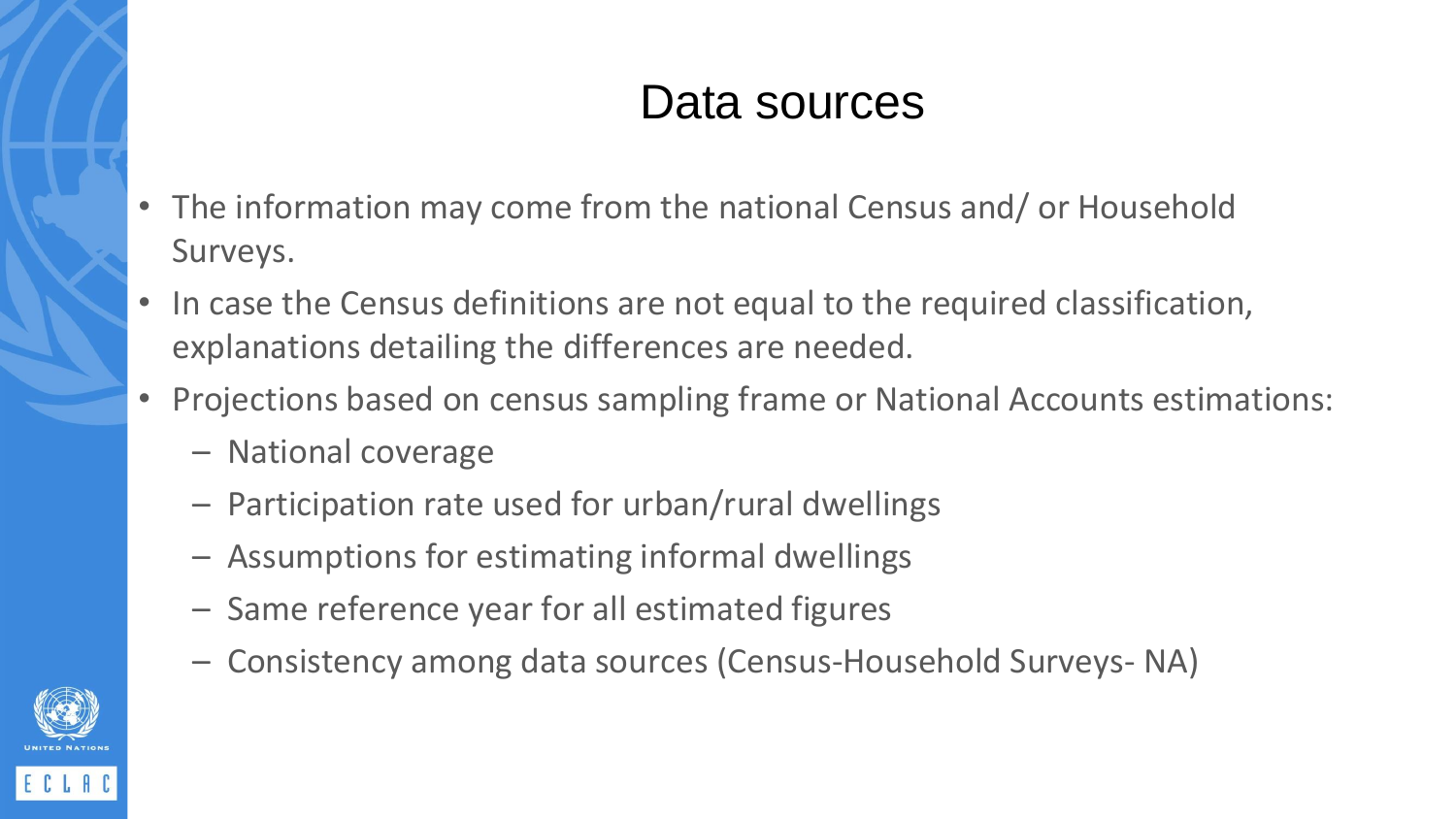#### Challenges for 2021 Cycle

- It is important for the countries to have this information because of the high share it represents in household final consumption expenditure.
- ECLAC can support country work on data sources for housing volume:
	- o Population and Development Division (CELADE)
	- o Statistics Division
		- ➢Household surveys
		- ➢National Accounts experts

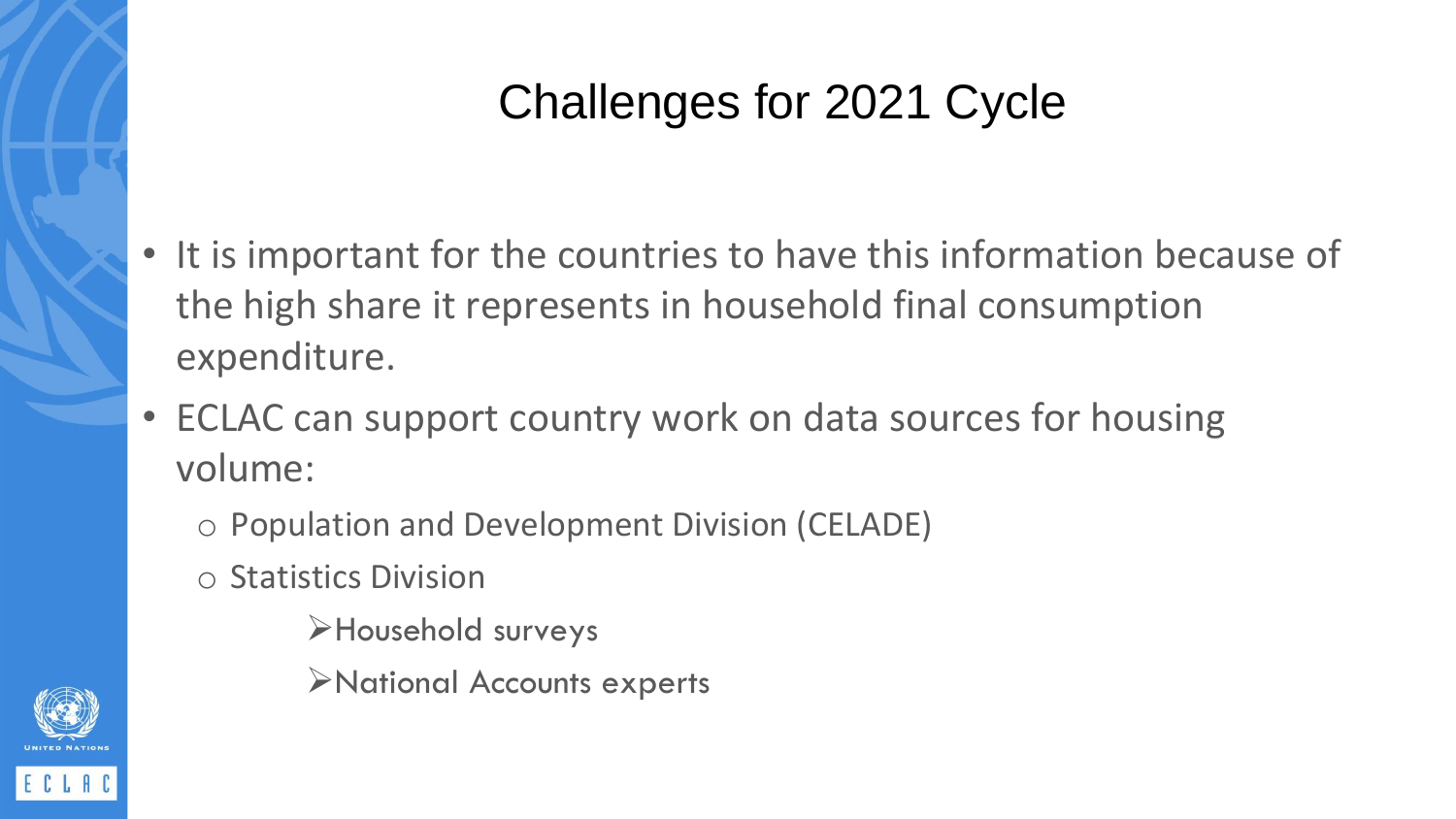# **Timeline 2021 2022 I II III IV Rents Quantity Data** (2021) **I II III IV**